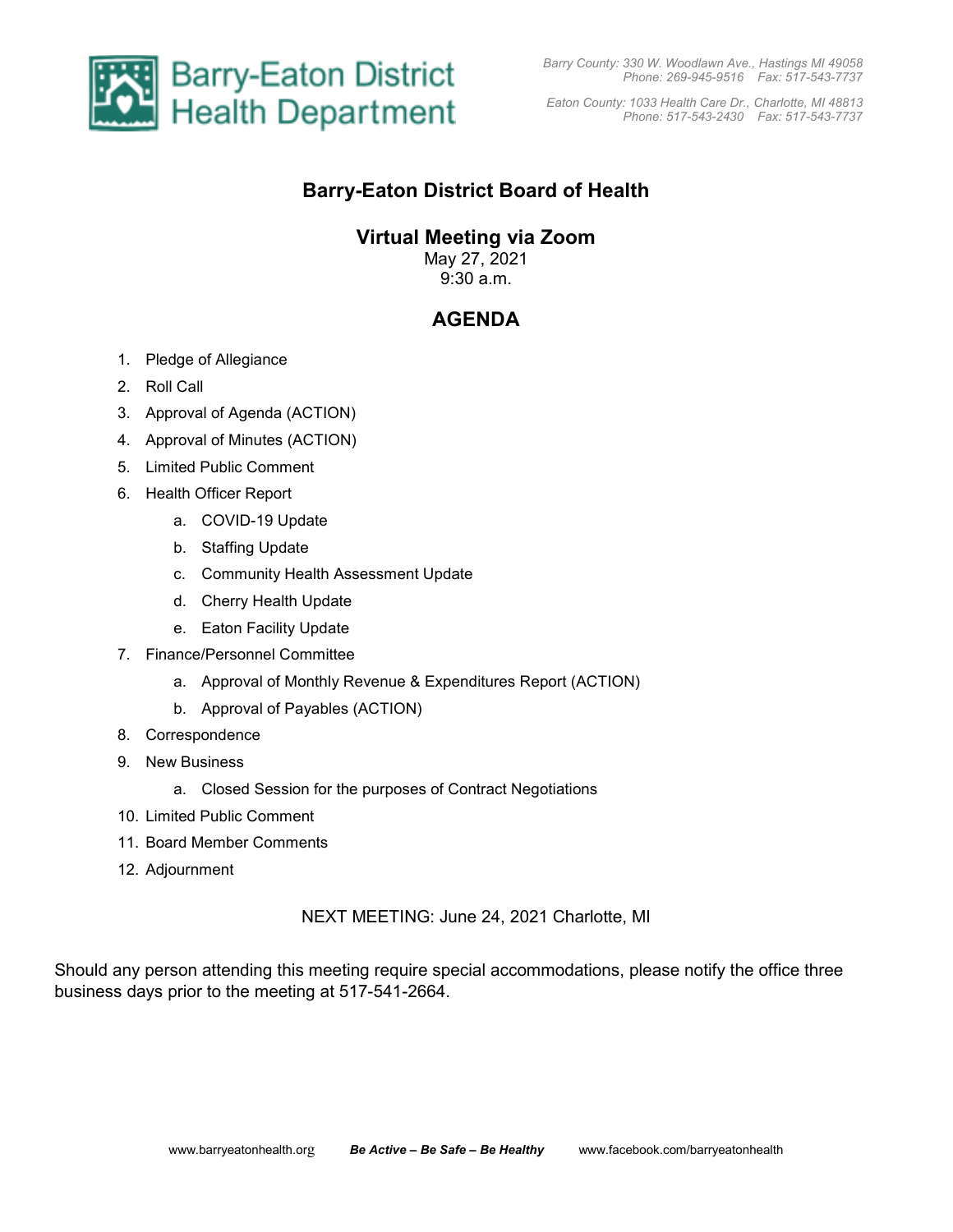

*Eaton County: 1033 Health Care Dr., Charlotte, MI 48813 Phone: 517-543-2430 Fax: 517-543-7737*

### Minutes of the Board of Health May 27, 2021 Virtual Meeting via Zoom

Meeting was called to order by Chairperson Geiger at 9:31 a.m.

| Pledge of<br>1.<br>Allegiance          | All present joined in for the Pledge of Allegiance.                                                                                                                                                                                                                                                                                                                                                                                                                                                                                                                                                                                                                                                                                                                                                                                                                                                                                                                                                                                                                                                                                                                                                                                                                                                                                                                                                                                                                                                                                                                                                                     |  |  |  |
|----------------------------------------|-------------------------------------------------------------------------------------------------------------------------------------------------------------------------------------------------------------------------------------------------------------------------------------------------------------------------------------------------------------------------------------------------------------------------------------------------------------------------------------------------------------------------------------------------------------------------------------------------------------------------------------------------------------------------------------------------------------------------------------------------------------------------------------------------------------------------------------------------------------------------------------------------------------------------------------------------------------------------------------------------------------------------------------------------------------------------------------------------------------------------------------------------------------------------------------------------------------------------------------------------------------------------------------------------------------------------------------------------------------------------------------------------------------------------------------------------------------------------------------------------------------------------------------------------------------------------------------------------------------------------|--|--|--|
| <b>Roll Call</b><br>2.                 | Board Members Present: Commissioner Jon Smelker, Commissioner Blake<br>Mulder, Commissioner Ben Geiger, Commissioner Joe Brehler, and<br>Commissioner Jeremy Whittum.<br>Staff Present: Colette Scrimger (Health Officer), Andrew Roush (Administrative                                                                                                                                                                                                                                                                                                                                                                                                                                                                                                                                                                                                                                                                                                                                                                                                                                                                                                                                                                                                                                                                                                                                                                                                                                                                                                                                                                 |  |  |  |
|                                        | Services Director), Chris Chelsa-Hughes (Health Analyst) and Anne Barna<br>(Planning and Health Promotion Director).                                                                                                                                                                                                                                                                                                                                                                                                                                                                                                                                                                                                                                                                                                                                                                                                                                                                                                                                                                                                                                                                                                                                                                                                                                                                                                                                                                                                                                                                                                    |  |  |  |
| Approval of<br>3.<br>Agenda            | Motion by Commissioner Brehler, supported by Commissioner Smelker to<br>approve the agenda as amended. All ayes, motion carried.                                                                                                                                                                                                                                                                                                                                                                                                                                                                                                                                                                                                                                                                                                                                                                                                                                                                                                                                                                                                                                                                                                                                                                                                                                                                                                                                                                                                                                                                                        |  |  |  |
| Approval of<br>4.<br><b>Minutes</b>    | Motion by Commissioner Mulder, supported by Commissioner Smelker to<br>approve the April 2021 Special Meeting minutes as provided. All ayes, motion<br>carried.                                                                                                                                                                                                                                                                                                                                                                                                                                                                                                                                                                                                                                                                                                                                                                                                                                                                                                                                                                                                                                                                                                                                                                                                                                                                                                                                                                                                                                                         |  |  |  |
| <b>Limited Public</b><br>5.<br>Comment | <b>NONE</b>                                                                                                                                                                                                                                                                                                                                                                                                                                                                                                                                                                                                                                                                                                                                                                                                                                                                                                                                                                                                                                                                                                                                                                                                                                                                                                                                                                                                                                                                                                                                                                                                             |  |  |  |
| <b>Health Officer</b><br>6.<br>Report  | COVID-19 Update<br>а.<br>Colette shared details regarding current case load, area positivity rates<br>and vaccine administration efforts. The Agency will continue to hold<br>vaccination clinics, both on-site and through a variety of creative smaller<br>more targeted clinic options. Funding has been received to partner with<br>MCDC and the Barry United Way to advance creative outreach efforts<br>to better serve community members through vaccine administration.<br>b. Staffing Update<br>Colette highlighted for the Board, staff who have joined the Agency<br>since March 2020, and identified how staff overall have taken on<br>additional roles during the pandemic response. The Agency still has a<br>variety of vacancies and is actively seeking qualified candidates to fill<br>the available positions. Discussion followed and questions were<br>answered.<br><b>Community Health Assessments Update</b><br>c.<br>Chris Chesla-Hughes presented to the Board information regarding the<br>Community Health Assessments, a systematic process which identifies,<br>prioritizes and helps implement plans to meet the health needs of our<br>community. This is accomplished via collaboration with area medical<br>systems and through focus groups with community partners.<br>d. Cherry Health Update<br>Cherry Health will discontinue providing services in Eaton County as of<br>May 28, 2021 and is schedule to be out of the Health Department<br>building by June 4, 2021. The Health Department will reclaim their<br>portion of the facility as Personal Health (PH) Clinic space. |  |  |  |